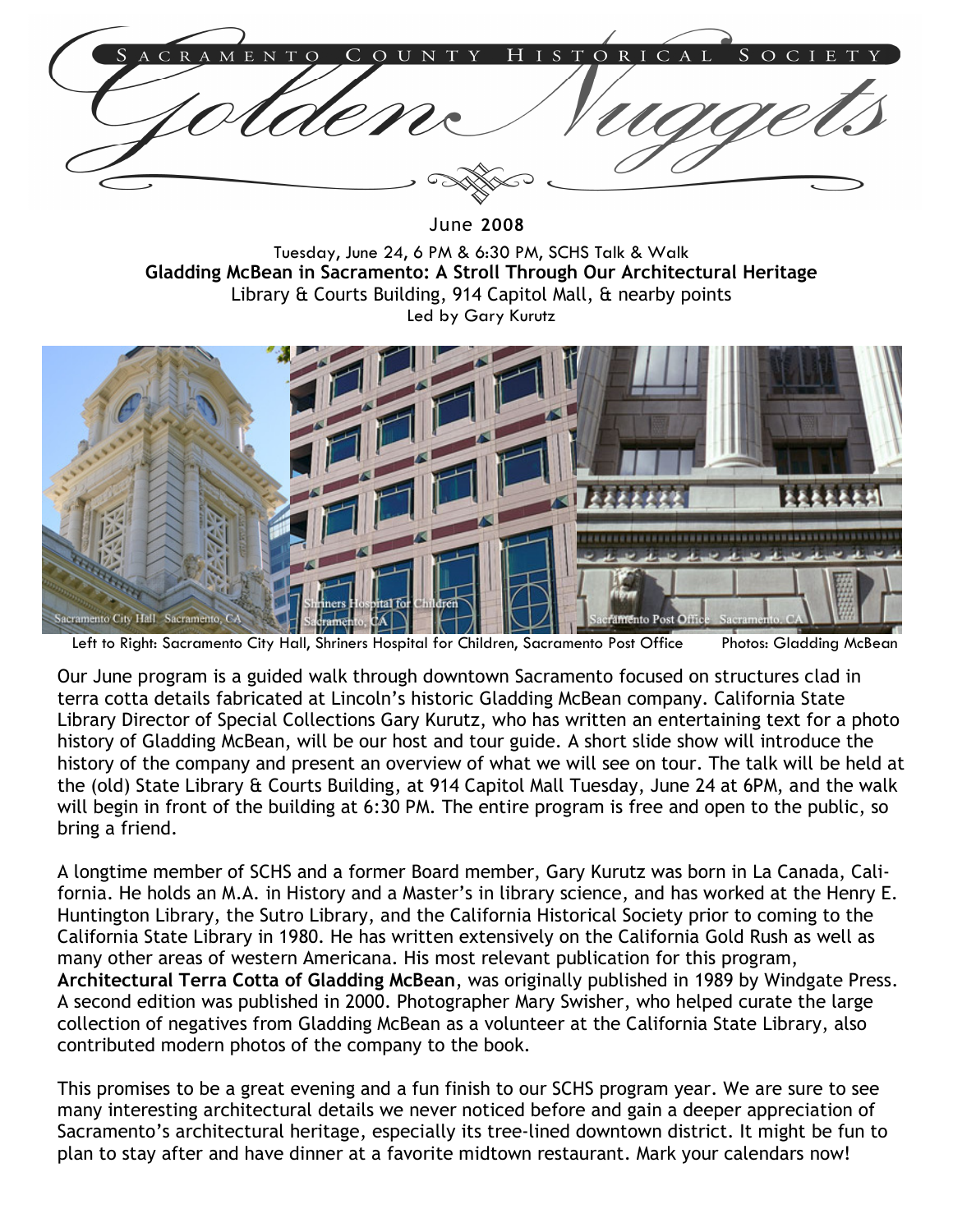The Bridges of Sacramento County, Part 2: Free to a Good Home By Pat Turse



Preparing to remove the historic Meiss Road Bridge Photo: J. M. Turner Engineering Company

The Meiss Road Bridge near Sloughouse is the oldest steel through-truss bridge in Sacramento County. (Briefly, the roadway runs through the truss opening on such bridges.) The bridge can be yours if you can find an adaptive re-use for it that meets the Secretary of the Interior's Standards and demonstrate the ability to assume legal and financial responsibility for it.

Built about 1894, the 217-foot-long bridge is a Pennsylvania variation of the Pratt truss bridge. Developed by the brothers Thomas and Caleb Pratt in 1844, the Pratt truss was mostly metal, rather than wood, with V-shaped diagonal struts. Engineers of the Pennsylvania Railroad added more smaller struts, and the Pennsylvania truss was born.



Above: Pratt truss. Below: an example of a Pennsylvania truss with added short struts darkened.



The Meiss Road Bridge spanned the Consumnes River for about a century. In the 1960s when Dillard Road was constructed connecting Meiss Road to the Jackson Highway, its function changed. The bridge remained in use as a pedestrian and bicycle path through early 1991, when vandals burned it. About half the deck structure was destroyed, taking it out of use completely. In January 1997, a 200-year flood

hit the area, damaging the bridge and its substructure. Later that year Caltrans hired CH2M Hill engineering consultants to conduct a feasibility study on reconstructing the bridge. Estimates came in at over two million dollars, including upgrades to meet modern seismic and other safety standards.

After efforts to secure federal funding to reconstruct the bridge in another location failed, CH2M Hill was asked to prepare plans and estimates for the removal and storage of the historic bridge. In October of 2000, the County awarded the construction contract for the removal to Yubacon Corporation of Diamond Springs, whose bid of \$412,000 was the lowest. Yubacon hired J.M. Turner Engineering Consultants of Santa Rosa, to devise a removal plan.

The plan involved construction of a temporary bridge in the interior of the damaged bridge. The temporary one provided support for workmen who dismantled the historic structure. Before anything was touched, all pieces of the bridge were numbered and photographed for future re-assembly. By early 2001, the bridge was down and safely stored at Mather Airport.

The Meiss Road Bridge is eligible for listing on the National Register of Historic Places. It just may be the only bridge eligible for listing to be mentioned in a Kat Colorado mystery. Sacramento resident writer Karen Kijewski, whose books are set in area locales, has a character



in her 1994 Wild Kat murder mystery trying to encourage the community to save the Meiss Road Bridge. Literary and historic note in tandem! Call the Sacramento County Department of Transportation at 916- 874-6291 if you can give

this bridge an appropriate

Meiss Road Bridge, 1894. CSRM Library

Last Golden Nuggets Until September

new use.

Have a Historically Happy Summer!

muunuunuunuunuunuunuunuunuunuunuun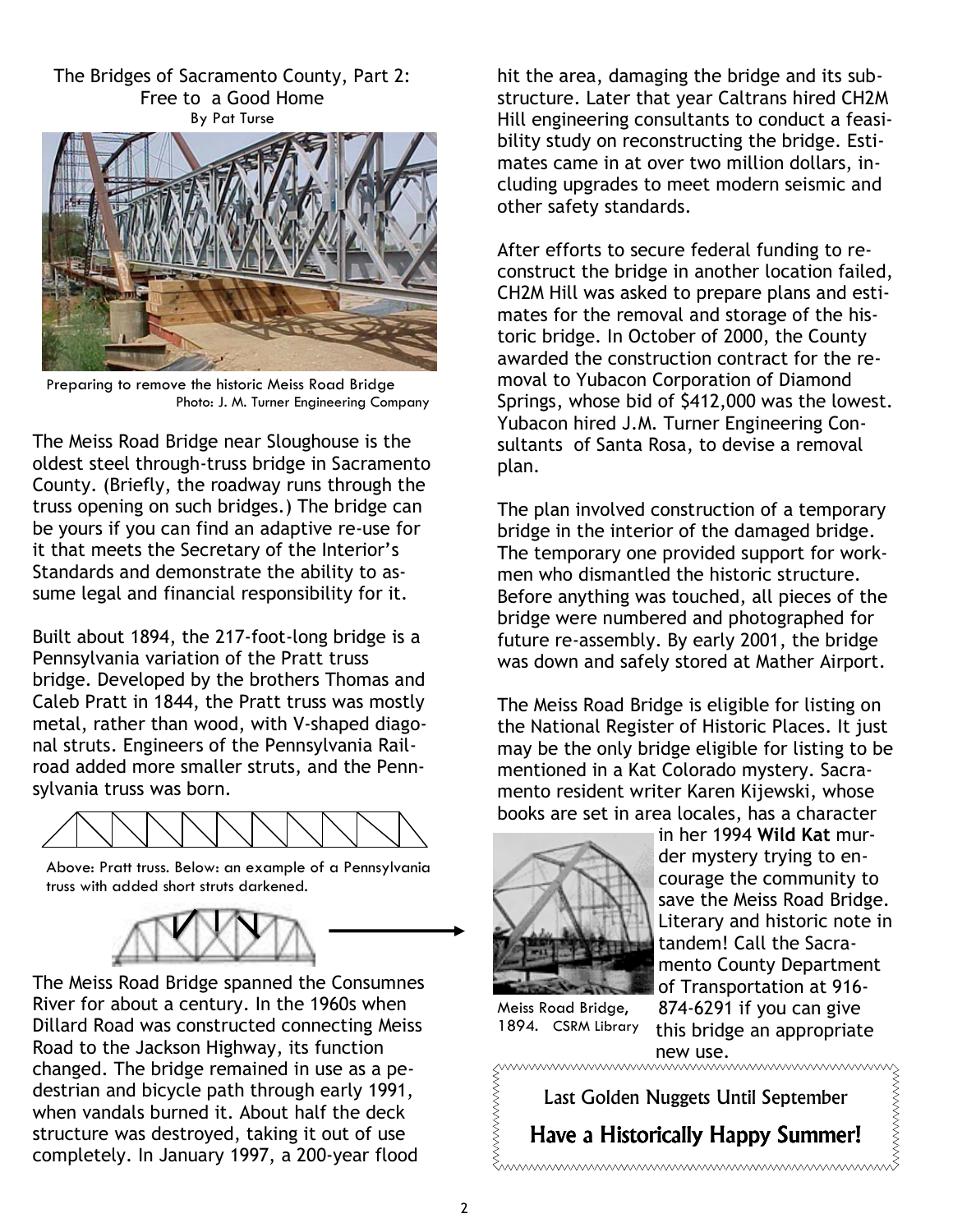#### How the West Was Worn Bustles and Buckskins on the Wild Frontier (TwoDot, 2005,144 pages)

Book Review by Clare Ellis

How the West Was Worn: Bustles & Buckskins on the Wild Frontier, by Chris Enss, is a delightful read about fashion in the old west.

Each chapter highlights a "Legendary Trendsetter." Among the most famous are Elizabeth "Baby Doe" Tabor and her \$90,000 diamond necklace; the nattily attired Bat Masterson with his derby hat and French linen shirts; and Oscar Wilde in flowing bow ties and velvet suit with knickers, accessorized with knee-high cowboy boots and a large-brimmed cowboy hat. Even ordinary people could make strong fashion statements, as noted in the following Sacramento Bee item of May 26, 1861, "The daughter of Dr. Hanson, of this city, appeared in the bloomer suit at a convention last week. It was scandalous."

Dress of the Gold Rush era is well described. Barnes Store, located on the North Fork of the American River, posted the following prices for clothing in 1849:

> Socks \$3.00 a pair Denim trousers \$7.00 a pair Shirts \$4.00 each Cotton handkerchiefs 50 cents each

An original Levi Strauss & Co. ad for overalls is reproduced. Prior to Levi's denim becoming popular, work pants were made of delicate gabardine. Denim proved to be a vast improvement.

Articles from various sources as early as the mid-1850s support the text. The Daily Alta California, the Grass Valley Union, and the Colorado Sentinel are among the newspapers quoted. Illustrations are plentiful. Hats, cowboy boots, and the indispensible chaps—in shotgun, batwing and woolie versions—are shown. Native American dress, gloves, parasols, pierced earrings, and intimate apparel share space with a pattern for one of Annie Oakley's favorite outfits. Period photos of people (unfortunately, not always dated) enhance

the book's realism.

The book presents many unusual and little known "facts." Pioneer women sewed lead into the hems of their wide flowing skirts to avoid having their dresses billow as they walked the trails. Hatless men often wore bonnets to protect their eyes and head from the overpowering sun. A cowboy's home state could be determined by the way his pants and hat were worn.

How the West Was Worn shows how changes in fashion paralleled changes in the western United States. The people of the west created their own style, and this set them apart from the rest of the country. Being on the western frontier didn't limit people's desire to look their best; it just allowed them to be highly inventive in their dress. -SCHS Board member Clare Ellis is the Sacramento Room Librarian at the Sacramento Central Library.





 Yurok woman Portrait of Chinese man California State Parks Gallery of Stamps

# 雀雀雀雀雀雀雀雀雀雀雀雀雀雀雀 在中华的空间 Celebrate

a

### Historic Fourth of July

Visit www.sachistoricalsociety.org Read or Download Golden Notes, July 1972

Fourth of July, 1861-1900

One of many well-researched accounts of times gone by featured in the SCHS Golden Notes, usually available only to SCHS members on our website, available to all for a limited time.

Happy Fourth! 雀雀雀雀雀雀雀雀雀雀雀雀

î

窖